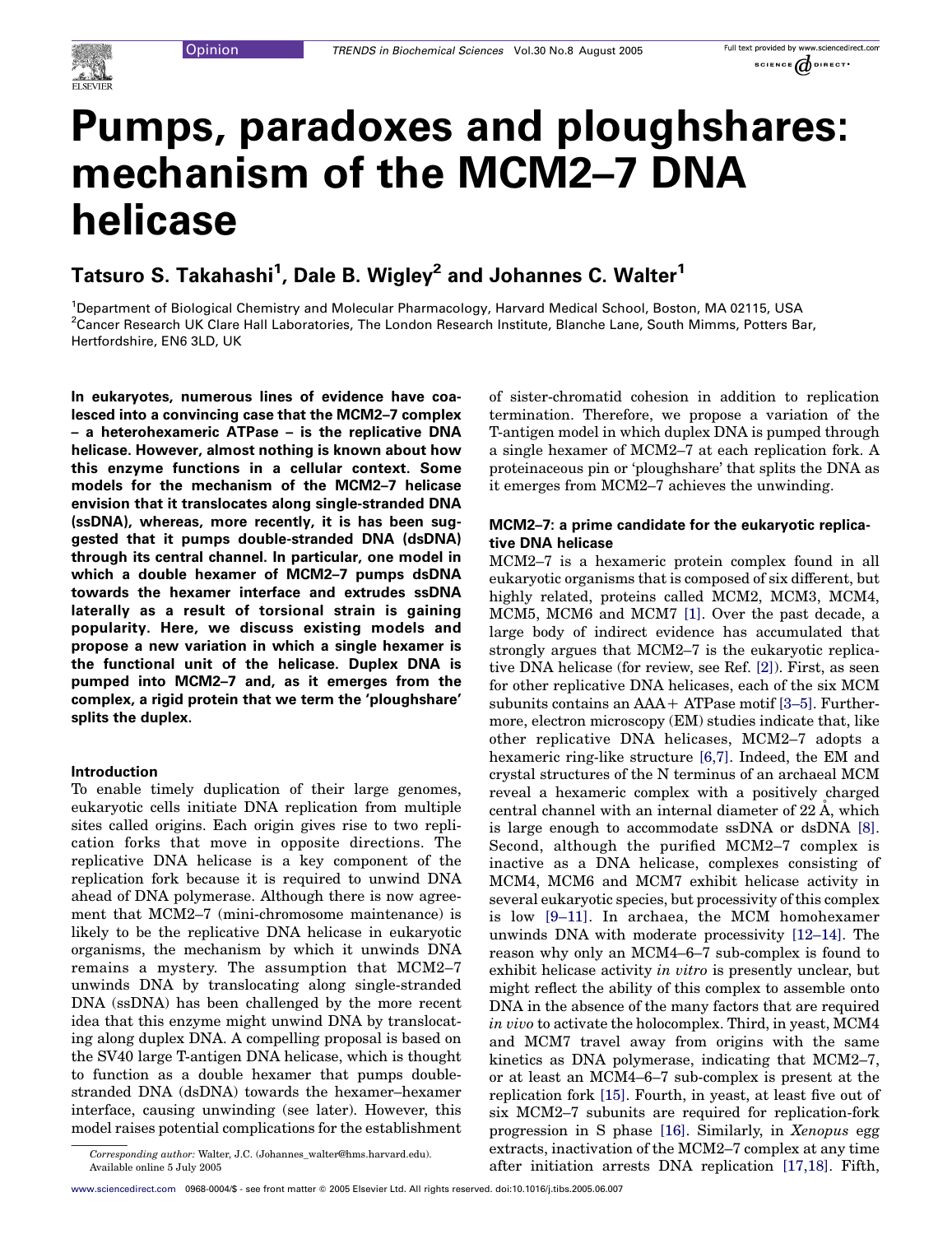inactivation of MCM2–7 in Xenopus egg extracts inhibits chromosome unwinding at the replication fork both early and late in S phase [\[17,18\]](#page-6-0).

At present, the only experiments that might disagree with the MCM2–7 helicase hypothesis are immunofluorescence studies in vertebrate cells because they fail to show co-localization between the MCM2–7 complex and sites of ongoing DNA replication (the 'MCM paradox'; see Box 1). However, as noted, MCM2–7 has recently been directly implicated in chromosome unwinding during DNA replication in Xenopus egg extracts [\[17,18\]](#page-6-0), one of the systems in which the MCM paradox has been observed, suggesting the MCM paradox might be a red herring. Explanations for the MCM paradox that are compatible with MCM2–7 being the replicative DNA helicase are outlined in Box 1.

Recently, MCM8, which is highly homologous to the six subunits of the MCM2–7 complex, has been identified [\[19\]](#page-6-0). MCM8 exhibits DNA-helicase activity in vitro, and this activity is required for normal fork progression [\[20\]](#page-6-0). However, in the absence of MCM8, origin unwinding is unaffected and the rate of DNA replication is reduced only

#### Box 1. The MCM paradox: a red herring?

If MCM2–7 is the replicative DNA helicase, it should co-localize with sites of DNA synthesis in living cells. Although this is the case in yeast [\[15\],](#page-6-0) immunofluorescence studies in vertebrate systems have failed to detect co-localization of MCM2–7 subunits and DNA-replication factories (for review, see Ref. [\[30\]](#page-6-0)). This discrepancy is known as the 'MCM paradox' [\[63\].](#page-7-0) A likely explanation for the paradox comes from the fact that the number of chromatin-bound MCM2–7 complexes far exceeds the number of origins of DNA replication. Thus, in yeast, Xenopus egg extracts and human cells, chromatinbound MCM2–7 complexes exceed the number of active origins by 10–40-fold (see Ref. [\[52\]](#page-7-0) and references therein). Furthermore, in yeast, there is evidence that a single origin-recognition complex (ORC) normally loads multiple MCM2–7 complexes [\[48\].](#page-7-0) In Xenopus egg extracts and perhaps in human cells, these MCM2–7 complexes are distributed over a large region of DNA [\[52,64,65\].](#page-7-0) Although all the chromatin-bound MCM2–7 complexes are probably functional, only a few seem to be activated as DNA helicases in S phase [\[52,64\].](#page-7-0) Given the presence of many dispersed MCM2–7 complexes on chromatin, there are several resolutions to the MCM paradox. First, MCM2–7 complexes might unwind DNA by binding to chromatin at a distance from the site of DNA synthesis [\[30\]](#page-6-0) (see [Figure 1b](#page-3-0) in the main text). The distance between MCM2–7 and the replication complex would have to be at least several kilo-base pairs to appear separate in light microscopy, the resolution of which is  $0.2$ - $\mu$ m, especially considering the compaction of DNA into chromatin. A more plausible explanation is that the fluorescence signal from the active MCM2–7 complexes located at the replication fork is too weak compared with the signal emanating from the many latent complexes bound elsewhere. Indeed, the absence of significant MCM fluorescence anywhere near replication sites can be explained if replication initiation leads to removal of all but the active MCM complexes from the replicon [\[63\]](#page-7-0).

What is the function of the large excess of MCM2–7 complexes? Experiments using Xenopus egg extracts show that DNA replication is highly efficient even when the number of MCM2–7 complexes is severely reduced [\[52,54\]](#page-7-0). Therefore, excess MCM2–7 is not essential for DNA replication in this system. Instead, it has been proposed that excess MCM2–7 complexes might be activated late in S phase as cells approach mitosis, particularly at loci where long stretches of unreplicated DNA persist [\[52,66\].](#page-7-0) In yeast, the situation might be different because a mutation in ORC that prevents the repeated loading of MCM2–7 onto origins is lethal [\[48\]](#page-7-0).

 $\sim$  50%. Moreover, MCM8 is not conserved among eukaryotes. Therefore, MCM8 is unlikely to be the primary replicative DNA helicase. In summary, although conclusive proof is lacking, there is now extensive evidence that MCM2–7 is the primary engine that unwinds the chromosome during eukaryotic DNA replication. The remainder of this article is based on this view.

## Activation of MCM2–7: a complex process involving many factors

One of the most extraordinary features of the MCM2–7 helicase is the complex machinery that is required for its assembly onto chromatin and for its activation [\[21,22\]](#page-6-0) (Box 2). Briefly, the MCM2–7 complex is loaded onto origins of DNA replication in the G1 phase by at least three factors: ORC, Cdc6 and Cdt1. However, the helicase activity of the complex seems to be inactive at this stage. At the G1/S transition, at least eight more factors, including two protein kinases, are needed to activate the helicase activity of MCM2–7 and, thereby, enable origin unwinding. Among these, the initiation factors GINS and Cdc45 are particularly interesting because they are the last known proteins to be recruited before origin unwinding [\[23–26\].](#page-6-0) In addition, both GINS and Cdc45 are required for the elongation phase of DNA replication [\[17,23,27\],](#page-6-0) and both seem to exist in a physical complex with the MCM2–7 complex on chromatin [\[25,28,29\].](#page-6-0) As such, Cdc45 and GINS are attractive candidates for factors that might cooperate with MCM2–7 during DNA unwinding. In support of this view, antibodies against Cdc45 block the activity of the replicative DNA helicase when it is uncoupled from the replication fork in Xenopus egg extracts [\[17\]](#page-6-0).

# Possible models for DNA unwinding by MCM2–7

# The steric-exclusion model

In the 'steric-exclusion model', the MCM2–7 complex translocates along ssDNA in the manner of Escherichia coli DnaB, and uses steric exclusion of one strand from the core of the helicase to unwind DNA [\[10,11\]](#page-6-0). In this view, the MCM2–7 complex would become engaged with ssDNA upon pre-RC assembly in G1 ([Figure 1a](#page-3-0)).

#### The rotary-pump model

In the rotary-pump model, MCM2–7 translocates along dsDNA during DNA unwinding. Several variations of this idea exist. The first is specifically motivated by the high abundance of MCM2–7 complexes on chromatin [\[30\].](#page-6-0) In this case, two cadres of immobilized MCM2–7 complexes located at a distance from the replication fork coordinately pump DNA in opposite directions. The topological underwinding of the DNA that results from pumping leads to strand separation at the fork ([Figure 1b](#page-3-0)). Because the MCM2–7 complex is located at a distance from the site of replication, this model would explain the MCM paradox.

#### The T-antigen model

In a mechanism related to the rotary-pump model, MCM2–7 might function in a manner analogous to large T antigen (T-ag; [Figure 1c](#page-3-0)), the helicase that unwinds DNA during SV40 virus DNA replication. A seminal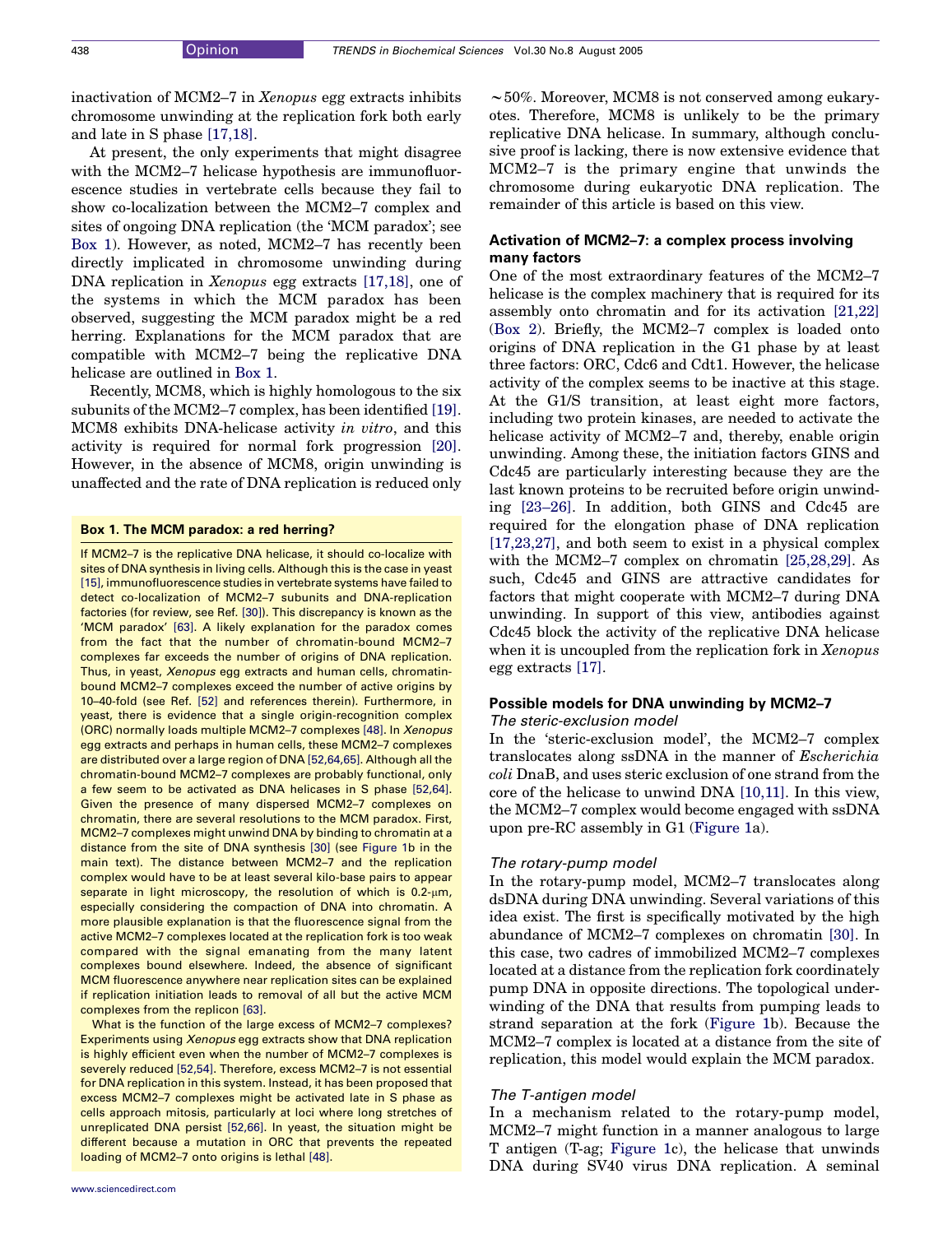### Box 2. Chromatin loading and activation of the MCM2–7 complex requires many factors

The first factor that binds to DNA-replication origins is the origin recognition complex (ORC), a heterohexameric ATPase that binds to chromatin during most or all of the cell cycle. Three of the subunits of  $ORC - ORC1$ ,  $ORC4$  and  $ORC5 -$  contain  $AA + ATP$ ase motifs. ORC recruits two additional polypeptides called Cdt1 and Cdc6. Cdc6 is an  $AA+ATPase$ , whereas Cdt1 contains a coiled-coil domain but no other known functional motifs. Together, ORC, Cdc6 and Cdt1 recruit MCM2–7 to the origins. MCM2–7 is inactive when it is bound to the prereplication complex (pre-RC) and its putative helicase activity is only activated at the G1/S transition after an elaborate array of additional factors have acted. Although the precise order of events in pre-RC activation is not clear, a possible model is as follows. This model of pre-RC activation is a composite that is based on experiments in yeast and vertebrates, and on the assumption that the mechanism is fundamentally conserved in all eukaryotes (Figure I). Once cells enter



Figure I. Mechanism of helicase activation in eukaryotes.

S phase, MCM10 – a ssDNA-binding protein (which was isolated in the same genetic screen as MCM2–7 but is otherwise unrelated) – and the protein kinase Cdc7 cooperate to cause phosphorylation of one or more of the MCM2–7 subunits [\[59,60,67–70\]](#page-7-0). Subsequently, S-phasespecific cyclin-dependent kinase (S-cdk) phosphorylates Sld2, which enablesit to bind to Dpb11, a protein with multiple BRCT motifs [\[71,72\].](#page-7-0) Together, Dpb11and Sld2enable the chromatinbindingofCdc45and a heterotetramer called the GINS complex [\[24,73–75\]](#page-6-0). Cdc45 and GINS contain no known functional motifs, but EM studies suggest that GINS forms a ring structure [\[73\].](#page-7-0) Finally, after GINS and Cdc45 have loaded, the origin is unwound and polymerases are recruited.

feature of this model is that a T-ag double hexamer is the functional helicase unit. Duplex DNA is pumped into each T-ag hexamer and ssDNA is extruded from the hexamer interface. In support of this model, EM images of T-ag engaged in DNA unwinding reveal a proteinaceous structure bound to duplex DNA from which two loops of ssDNA emanate [\[31,32\]](#page-6-0). In addition, T-ag double-hexamer formation strongly stimulates DNA unwinding [\[33–35\]](#page-6-0). Recent crystal structures of the helicase domain of T-ag suggest the following mechanism for DNA unwinding [\[36,37\].](#page-6-0) Nucleotide-dependent movements of a  $\beta$ -hairpin extending into the central channel of T-ag pulls DNA into the channel, and rotation of one section of the channel relative to another causes DNA unwinding. A large, positively charged chamber inside the hexamer would enable strand separation to occur. Finally, positively charged channels located at the interfaces of each of the six subunits would enable egress of ssDNA and, thereby, prevent re-annealing. Interestingly, potential ssDNA channels are present in the archaeal MCM complex [\[8\].](#page-6-0) It has been suggested that, like T-ag, MCM complexes might function as a double hexamer [\[22,38\].](#page-6-0)

#### The proposed ploughshare model

Finally, we propose a new model in which MCM2–7 might unwind DNA by translocating along duplex DNA as a single hexamer [\(Figure 1](#page-3-0)d). Because DNA tracking by a single hexamer cannot induce sufficient torsional strain to unwind DNA, strand separation is achieved by a protein that sterically separates the two strands as they emerge from the helicase. We refer to this as the 'ploughshare model' (ploughshare: a sharp steel wedge on a plough that cuts the slice of earth at the bottom of the furrow). The 'ploughshare' protein must be located where DNA exits from the helicase because, if it was located where the DNA enters, subsequent re-annealing within the pump would be possible. For several prokaryotic DNA helicases, including RecG [\[39\],](#page-6-0) PcrA [\[40\]](#page-6-0) and UvrB [\[41\]](#page-6-0), it is thought that DNA unwinding occurs by passing the duplex DNA over a 'pin'. A particularly striking example is seen in the RecBCD-repair helicase, whereby DNA is denatured when it is pulled by the RecB and RecD motor domains over a b hairpin that protrudes from the surface of the RecC subunit at the entrance of the RecBCD complex [\[42\]](#page-6-0). Unlike these examples, we envision that the pin is dragged behind MCM2–7, much as a plough is pulled by a tractor. We note that T-ag could be seen to fit the ploughshare model because it seems to contain a pump and a ploughshare (the positively charged channels). Thus, strand separation would result from the pump forcing ssDNA through the channel and not necessarily from unwinding within the channel. If the ploughshare idea applies to T-ag, the only real difference between the T-antigen model ([Figure 1](#page-3-0)c) and the ploughshare model ([Figure 1](#page-3-0)d) is whether the helicase dimerizes or not.

#### Which model is correct?

As noted recently [\[43\],](#page-6-0) present biochemical experiments do little to distinguish between the models described here because the MCM2–7 holocomplex is largely inert, whereas the MCM4–6–7 sub-complex interacts with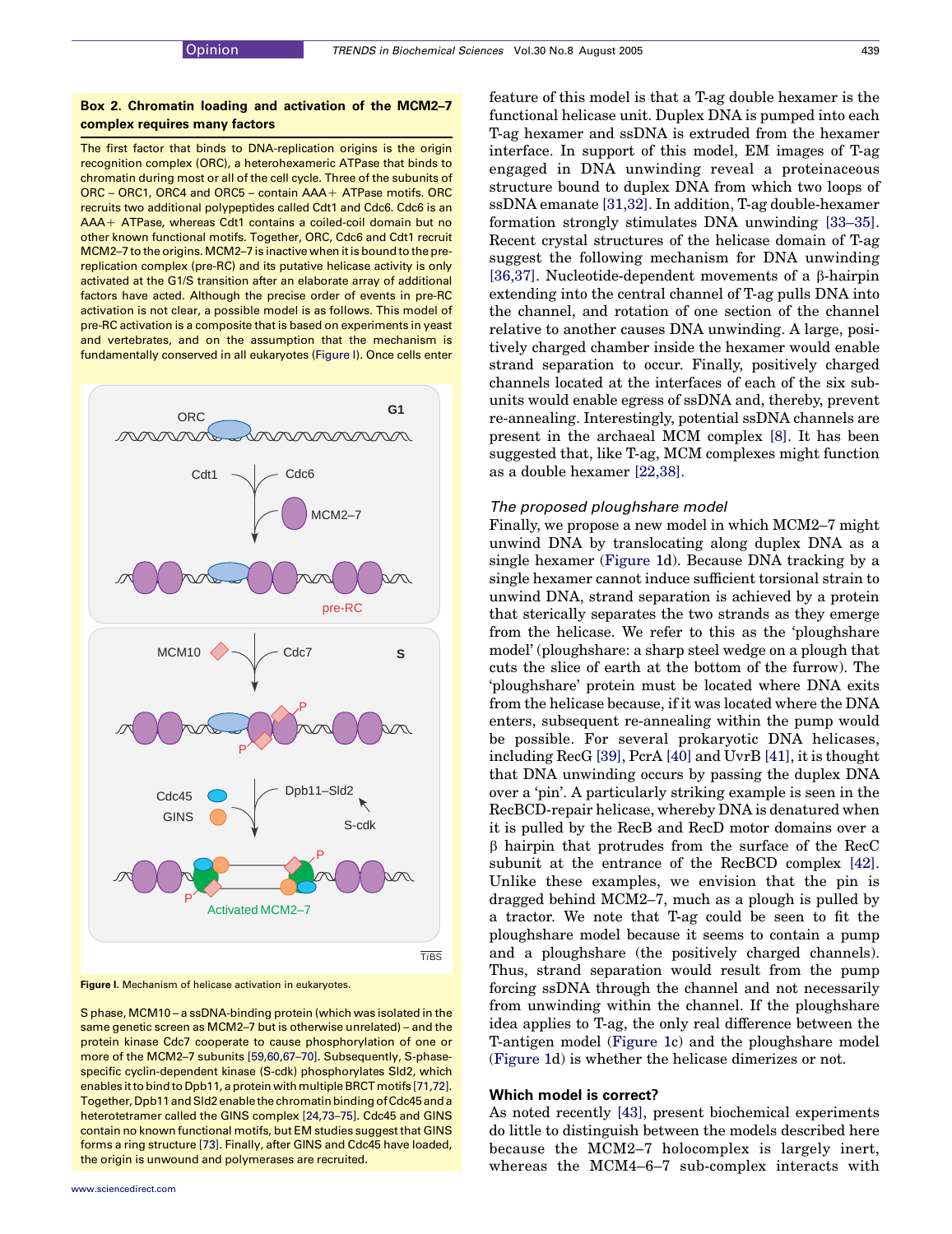<span id="page-3-0"></span>

Figure 1. Four models for helicase activity of MCM2–7. (a) The steric-exclusion model, whereby a helicase translocates on a ssDNA while displacing the complementary DNA strand by steric exclusion. (b) The rotary-pump model, whereby two groups of distributed helicases encircling dsDNA rotate the DNA in opposite directions, causing torsional stress that unwinds duplex DNA. The hatched box denotes a nuclear matrix to which the MCM2-7 complexes are attached. (c) The T-antigen model, whereby two physically connected helicases that encircle dsDNA pump DNA towards the helicase interface. The resulting single strands of DNA are extruded laterally from positively charged channels. (d) The ploughshare model, whereby a helicase encircles and translocates on dsDNA. Unwinding of duplex DNA is achieved by a rigid 'ploughshare' located at the trailing edge of the helicase that is inserted between DNA strands and, thus, cleaves the duplex. The orange object is the ploughshare. It is assumed that multiple pairs of MCM2–7 hexamers (purple) are loaded onto each replicon in the G1 phase, and that only one of these pairs (green) is activated as a DNA helicase. The exception is the rotarypump model (b), in which all the chromatin-bound MCMs participate in unwinding. Red arrows indicate where leading-strand DNA synthesis takes place in relation to the active helicase. Black arrows indicate the directional or rotational movement of the helicase.

DNA by multiple mechanisms that are compatible with most of the models presented in Figure 1. Thus, MCM4–6–7 can load onto DNA via a 3'-ssDNA tail along which it then translocates. When it encounters a complementary strand, two outcomes are possible [\[10,11\]:](#page-6-0) (i) if the complementary strand contains a  $5'$  flap or a bulky moiety such as streptavidin, MCM4–6–7 begins unwinding the duplex DNA, which is consistent with the steric-exclusion model ([Figure 2](#page-4-0)a); (ii) if no  $5'$  flap is present, MCM4–6–7 can slide onto, and translocate, along the duplex DNA ([Figure 2b](#page-4-0)) – this translocation is an active, ATP-driven process that is consistent with models in which MCM2–7 pumps duplex DNA. Finally, it was also shown that if two MCM4–6–7 assemblies are loaded onto different arms of the same heterologous four-way junction, they coordinately unwind DNA by translocation along dsDNA [\[43\]](#page-6-0) ([Figure 2](#page-4-0)b). If one imagines that origins of replication contain symmetrical hairpins that load the MCM2–7 complex, the biochemical activity described for dsDNA translocation [\(Figure 2b](#page-4-0)) could result in chromosome unwinding by a 'heterologous junction model' [\[43\]](#page-6-0) ([Figure 2](#page-4-0)c). Considering how many MCM2–7 complexes load onto the chromatin in the G1 phase (Box 1), this model would require formation of numerous hairpins on the chromosome, a process that would be energetically unfavorable. Given the ambiguities in biochemical experiments, we consider largely cell biological criteria in evaluating the merits of each proposal here.

The idea that MCM2–7 unwinds DNA by steric exclusion in the manner of DnaB was initially attractive (Figure 1a). Indeed, ORC emerged as the obvious ortholog to DnaA, the bacterial initiator protein that first melts the origin (OriC), whereas Cdc6 was an attractive candidate for the eukaryotic counterpart to DnaC, the bacterial factor that deposits DnaB onto ssDNA. However, the following considerations suggest that the DnaB model might not be strictly applicable. First, attempts to observe ORC- or MCM2–7-dependent DNA-strand separation in Saccharomyces cerevisiae [\[44\]](#page-6-0) or in Xenopus egg extracts (C. Cvetic and J.C. Walter, unpublished results) have been unsuccessful, although a recent report suggests that Schizosaccharomyces pombe ORC can destabilize DNA [\[45\].](#page-6-0) Second, in eukaryotic cells, where the delay between pre-RC assembly and replication initiation can be many hours, assembling the helicase around ssDNA upon loading would be undesirable because it could lead to premature origin firing or DNA damage resulting from prolonged exposure of ssDNA. The problem of ssDNA exposure is particularly acute because so many MCM2–7 complexes are loaded onto chromatin at each origin of DNA replication (Box 1). Third, in this model, it is unclear why so many factors are needed to activate MCM2–7 after it has been loaded (Box 2).

Several observations suggest that MCM2–7 encircles duplex DNA, as seen on certain DNA templates for MCM4–6–7 in vitro ([Figure 2](#page-4-0)b). There are interesting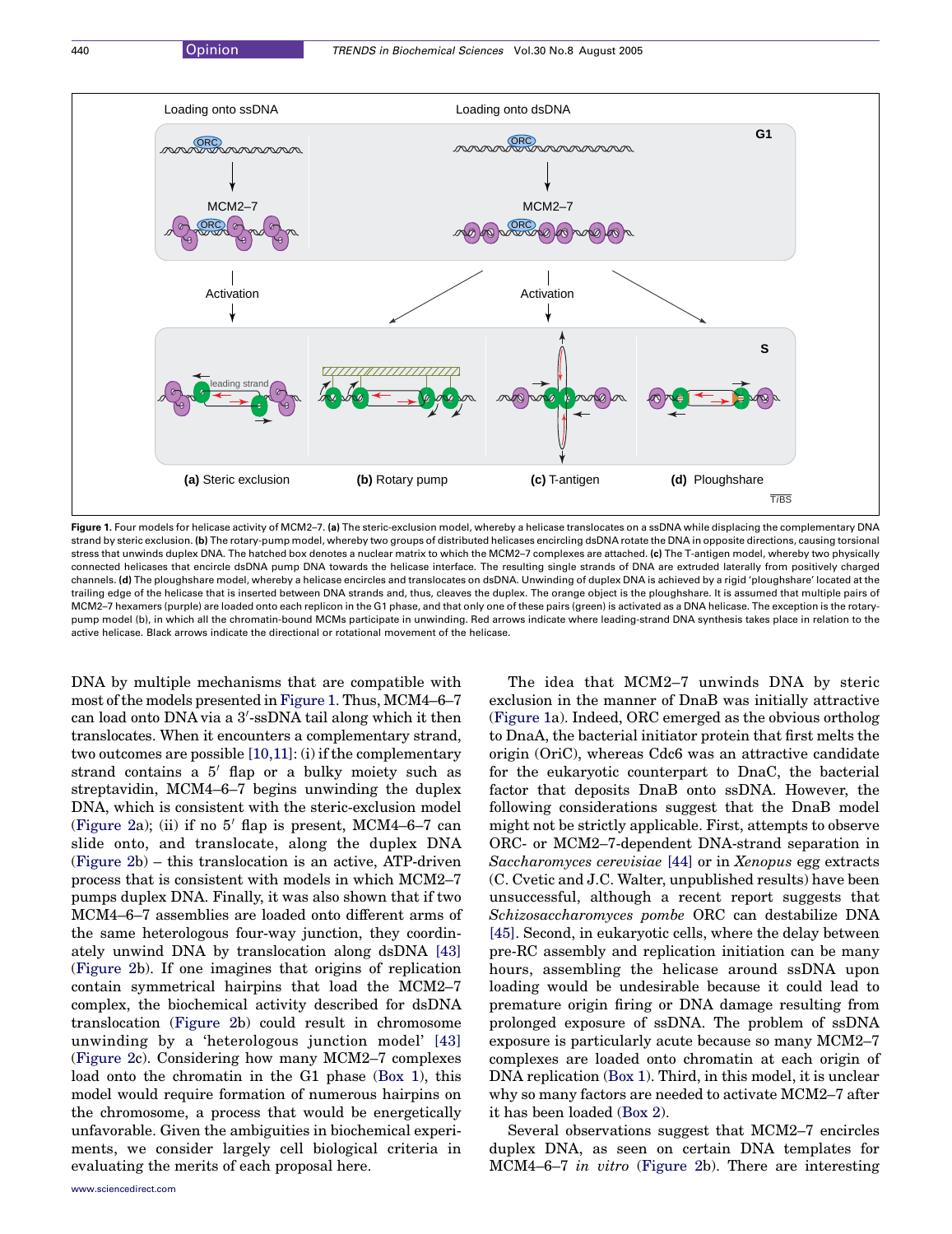<span id="page-4-0"></span>

Figure 2. Biochemical activities of the MCM4–6-7 complex. MCM4–6–7 can load onto and translocate along a 3'-ssDNA tail. If it then encounters a 5' flap (a), it continues translocation and unwinds DNA by exclusion of the 5'-flap-containing strand from the central channel of the helicase. If the translocating MCM4-6-7 encounters a complementary strand without a 5' flap (b), it slides over the 5' end and continues translocation along duplex DNA. On DNA substrates that contain a four-way junction with two 3'-ssDNA-loading sites on opposite arms, the two MCM4-6-7 complexes translocating towards each other can unwind the arms. Note that, in this case, MCM4-6-7 unwinds DNA by encircling two non-complementary DNA strands. (c) In the heterologous junction model, the origins are proposed to consist of short duplex-DNA hairpins, onto which MCM2–7 is loaded by ORC, Cdc6 and Cdt1. The dsDNA-translocation activity (b) then leads to DNA unwinding.

parallels between the factors that load the MCM2–7 complex onto origins and 'clamp loaders', molecular machines that deposit ring-shaped processivity factors onto dsDNA (for review, see Ref. [\[22\]\)](#page-6-0). For example, the eukaryotic clamp loader, replication factor C (RFC), contains five subunits, all of which are in the  $AAA+$  family of ATPases. Importantly, the MCM2–7-loading machinery contains at least four  $AA + ATP$ ases (ORC1, ORC4, ORC5 and Cdc6). Among these, Cdc6 exhibits sequence and structural similarity to subunits of clamp loaders [\[46,47\]](#page-6-0). Another parallel is seen in the activities of MCM2–7 and clamp-loading factors: recent experiments from Bell and colleagues in S. cerevisiae indicate that a mutation in the arginine finger of ORC4 that enables ATP binding but not hydrolysis by ORC1 is deficient in recycling the ORC complex for multiple rounds of MCM2–7 loading [\[48\].](#page-7-0) Similarly, in the absence of ATP hydrolysis, the RFC complex is able to load PCNA onto dsDNA but is unable to dissociate [\[49,50\].](#page-7-0) Another piece of circumstantial evidence is that, when MCM2–7 is bound to pre-RCs, it is extremely resistant to high ionic strength [\[51–53\]](#page-7-0). Because there is no evidence for melted DNA in the pre-RC, it is plausible that the MCM2–7 complex achieves high affinity for DNA by encircling the duplex. If MCM2–7 does indeed encircle dsDNA in G1, we note that it is difficult to envision that it would become associated with ssDNA in S phase because this would involve an awkward mechanism whereby it engages and then disengages from dsDNA.

Among the models that envision MCM2–7 binding to duplex DNA, the rotary-pump model [\(Figure 1](#page-3-0)b) represents a creative proposal to account for the large number of MCM2–7 complexes present on the chromatin and their apparent absence from replication foci [\[30\],](#page-6-0) but it has several drawbacks. First, experiments in Xenopus egg extracts have shown that the number of MCM2–7 complexes bound to chromatin can be drastically reduced without compromising the efficiency of DNA replication [\[52,54\],](#page-7-0) and that only a few of the chromatin-bound MCM2–7 complexes are normally activated in the extract [\[52\].](#page-7-0) These experiments indicate that large numbers of chromatin-bound MCM2–7 complexes are not essential to execute DNA unwinding, in contrast to the rotary-pump model. Second, because the two cadres of pumping MCM2–7 complexes are located at a distance from each other, there is no obvious way to prevent topoisomerases from short-circuiting the unwinding mechanism.

The T-ag pumping model addresses the major difficulties of the rotary-pump model by using only two functional helicase units that are closely apposed to one another. Thus, DNA is unwound within the double hexamer such that a topoisomerase cannot intervene. Interestingly, the single MCM protein from Methanobacterium thermoautotrophicum seems to be a double hexamer in crystallographic, size exclusion and EM studies, suggesting that this prototypical helicase might function using a T-ag-like mechanism [\[8,12,14,55\].](#page-6-0) At present, too little evidence is available to determine whether eukaryotic MCM complexes form single or double hexamers. Taken literally, the T-ag model has several important implications for eukaryotic DNA replication. First, if two MCM2–7 complexes must be physically coupled for each to unwind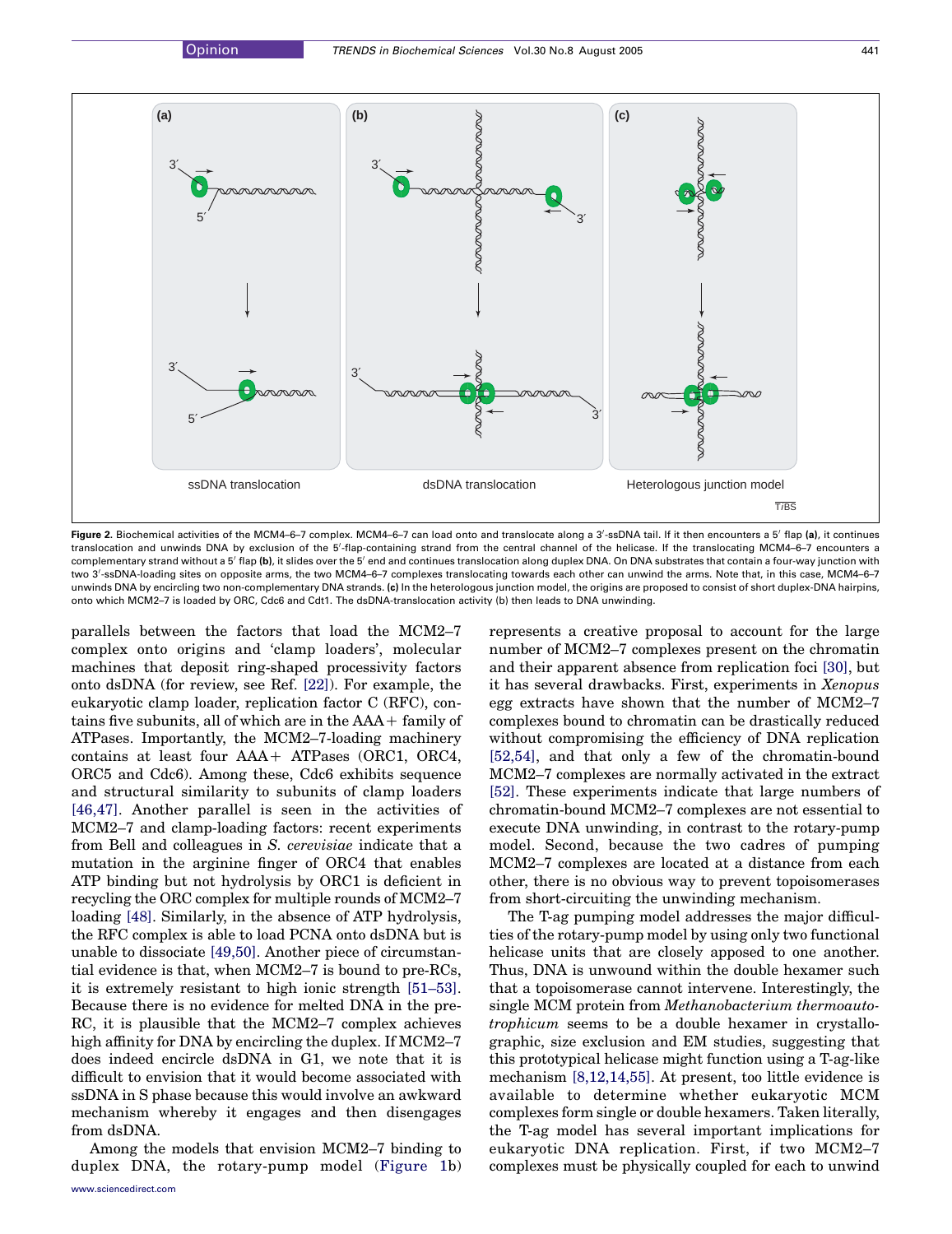DNA efficiently, then termination by one helicase should not lead to its dissociation until the other helicase within the double hexamer has also terminated. Second, there is a problem concerning the mechanism by which sisterchromatid cohesion is established. Upon their replication, sister chromatids are connected to one another by a ringshaped molecule called cohesin, probably via topological linkage. An attractive mechanism for cohesion establishment is that the replication fork passes directly through the cohesin ring during S phase [\[56,57\].](#page-7-0) However, due to the helicase-mediated connection between the two replication forks envisioned in the T-ag model, neither fork could pass through the cohesin ring (Figure 3a). These potential complications do not affect SV40 DNA replication because it uses a single DNA-replication origin and cohesion of sister chromatids is unlikely to occur.

We find the ploughshare model for a single MCM2–7 hexamer [\(Figure 1](#page-3-0)d) appealing because (i) it is consistent with data suggesting that the MCM2–7 complex encircles dsDNA, (ii) it does not complicate cohesion establishment, and (iii) it does not run afoul of topoisomerases. In this model, ORC, Cdc6 and Cdt1 deposit the MCM2–7 complex on duplex DNA in an inactive form during the G1 phase. The factors that function at the G1/S transition would have three functions. First, they would melt the DNA on the side of the MCM2–7 complex that lies opposite the eventual direction of movement. Because there is evidence of DNA melting in the G1 phase in yeast cells carrying a mutation in MCM5 that bypasses the need for Cdc7 function [\[58\]](#page-7-0), we speculate that Cdc7 stimulates origin melting. The ssDNA-binding activity of MCM10 might cooperate with Cdc7 and MCM2–7 in performing this function [\[59,60\]](#page-7-0). Second, the 'ploughshare' is inserted into



Figure 3. Establishment of chromosome cohesion. Two mechanisms are presented. each of which assumes that cohesin forms a ring around parental DNA and that the replisome must pass through the ring to establish cohesion. (a) In models where DNA is extruded from opposite sides of a helicase complex, sister chromatids must first be juxtaposed to enable cohesion establishment (green arrow). In addition, assuming that the helicases are physically linked, the linkage would have to be transiently severed to enable passage of cohesin (red arrow). (b) In models where DNA is extruded behind a helicase that is not physically linked to another helicase, the replisome must only pass through the cohesin ring. Black lines represent duplex DNA.

the melted region. To melt DNA, the ploughshare need not encircle one strand of DNA (eliminating the need for another clamp loader); it need only bisect the channel where DNA exits from the MCM2–7 complex, with one strand passing on either side. The ploughshare could be part of the MCM2–7 complex itself, or it might correspond to another protein. Third, the MCM2–7 ATPase motor must be jump-started. Because Cdc45 and GINS load onto origins at the same time and are required for replication elongation [\[17,27\]](#page-6-0), each is a reasonable candidate for the ploughshare or the helicase activator.

A potential complication with all the models in which MCM2–7 encircles duplex DNA concerns the mechanism of termination. Biochemical studies of MCM2–7 indicate that the functional unit of the helicase interacts with  $\sim80$ base pairs of DNA [\[52\],](#page-7-0) and structural studies of the archaeal MCM complex suggest that much of this DNA would be sequestered within a central channel as duplex DNA [\[8\]](#page-6-0). In this view, when two MCM2–7 complexes emanating from adjacent origins meet during termination, it is unclear how the DNA sequestered within each helicase is unwound. One helicase might disassemble to enable passage of the other, but the last helicase remaining on the chromatin will still have a 'dead volume' of DNA that cannot be actively unwound by helicase translocation. One solution is that, after the final helicase has disassembled, another helicase such as MCM8 unwinds the remaining short stretch of duplex DNA. Another solution is that helicase disassembly causes denaturation of the helicase-associated DNA.

#### Concluding remarks

A diverse set of models has been proposed for the mechanism of MCM2–7 action, but many of these have important drawbacks. Thus, models in which MCM2–7 associates with ssDNA upon loading are unlikely given the large amount of ssDNA that would be exposed for prolonged periods. The torsional unwinding mechanism of the rotary-pump model is in conflict with the fact that cells contain topoisomerases. This leaves the T-ag and the ploughshare models, which differ with respect to the question of whether the active helicase is a monomer or a dimer. A monomeric helicase offers advantages because it can better accommodate currently favored mechanisms of cohesion establishment. We note that both models are compatible with the idea that DNA replication takes place in fixed factories because either a monomeric or dimeric helicase could be attached to the nuclear matrix.

How will researchers distinguish between the models discussed here? The development of cell-free systems for pre-RC assembly in yeast is a promising development [\[48,61\]](#page-7-0) because it could enable more sophisticated footprinting and structural studies to discern the structure of pre-RCs. For example, a major indication that T-ag encircles duplex DNA came from its uniform protection of both strands of the double helix [\[62\]](#page-7-0). In Xenopus, EM studies of simple DNA substrates undergoing DNA replication might help determine whether replisomes are physically coupled or not. High-resolution structural information on the MCM2–7 complex and associated proteins such as GINS and Cdc45 will hopefully yield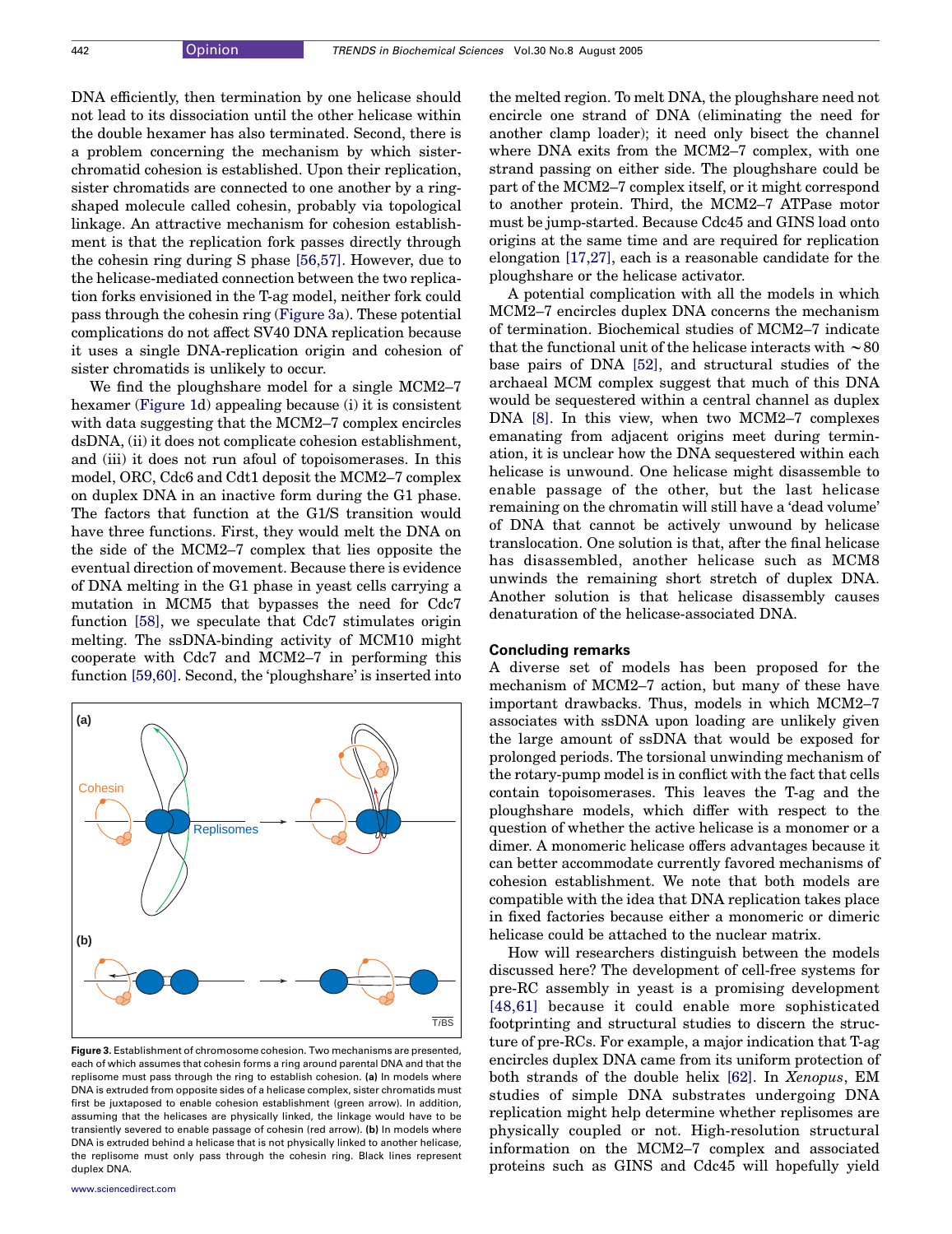<span id="page-6-0"></span>unanticipated insights. However, researchers might have to hold their breaths for the answer until eukaryotic DNA replication is reconstituted with purified components.

#### Acknowledgements

We thank Dave Gilbert, Anindya Dutta and Marcin Pacek for helpful discussions. We thank the Keystone Symposium and Resort for providing the hot tub in which some of the ideas presented were hatched. J.C.W. is supported by NIH grant GM62267.

#### References

- 1 Tye, B.K. (1999) MCM proteins in DNA replication. Annu. Rev. Biochem. 68, 649–686
- 2 Labib, K. and Diffley, J.F. (2001) Is the MCM2–7 complex the eukaryotic DNA replication fork helicase? Curr. Opin. Genet. Dev. 11, 64–70
- 3 Koonin, E.V. (1993) A common set of conserved motifs in a vast variety of putative nucleic acid-dependent ATPases including MCM proteins involved in the initiation of eukaryotic DNA replication. Nucleic Acids Res. 21, 2541–2547
- 4 Neuwald, A.F. et al. (1999)  $AA+:$  a class of chaperone-like ATPases associated with the assembly, operation, and disassembly of protein complexes. Genome Res. 9, 27–43
- 5 Tye, B.K. and Sawyer, S. (2000) The hexameric eukaryotic MCM helicase: building symmetry from nonidentical parts. J. Biol. Chem. 275, 34833–34836
- 6 Adachi, Y. et al. (1997) A globular complex formation by Nda1 and the other five members of the MCM protein family in fission yeast. Genes Cells 2, 467–479
- 7 Sato, M. et al. (2000) Electron microscopic observation and singlestranded DNA binding activity of the Mcm4,6,7 complex. J. Mol. Biol. 300, 421–431
- 8 Fletcher, R.J. et al. (2003) The structure and function of MCM from archaeal M. Thermoautotrophicum. Nat. Struct. Biol. 10, 160–167
- 9 Ishimi, Y. (1997) A DNA helicase activity is associated with an MCM4, -6, and -7 protein complex. J. Biol. Chem. 272, 24508–24513
- 10 Kaplan, D.L. et al. (2003) Mcm4,6,7 uses a 'pump in ring' mechanism to unwind DNA by steric exclusion and actively translocate along a duplex. J. Biol. Chem. 278, 49171–49182
- 11 Lee, J.K. and Hurwitz, J. (2001) Processive DNA helicase activity of the minichromosome maintenance proteins 4, 6, and 7 complex requires forked DNA structures. Proc. Natl. Acad. Sci. U. S. A. 98, 54–59
- 12 Chong, J.P. et al. (2000) A double-hexamer archaeal minichromosome maintenance protein is an ATP-dependent DNA helicase. Proc. Natl. Acad. Sci. U. S. A. 97, 1530–1535
- 13 Kelman, Z. et al. (1999) The single minichromosome maintenance protein of Methanobacterium thermoautotrophicum DeltaH contains DNA helicase activity. Proc. Natl. Acad. Sci. U. S. A. 96, 14783–14788
- 14 Shechter, D.F. et al. (2000) The intrinsic DNA helicase activity of Methanobacterium thermoautotrophicum delta H minichromosome maintenance protein. J. Biol. Chem. 275, 15049–15059
- 15 Aparicio, O.M. et al. (1997) Components and dynamics of DNA replication complexes in S. cerevisiae: redistribution of MCM proteins and Cdc45p during S phase. Cell 91, 59–69
- 16 Labib, K. et al. (2000) Uninterrupted MCM2-7 function required for DNA replication fork progression. Science 288, 1643–1647
- 17 Pacek, M. and Walter, J.C. (2004) A requirement for MCM7 and Cdc45 in chromosome unwinding during eukaryotic DNA replication. EMBO J. 23, 3667–3676
- 18 Shechter, D. et al. (2004) DNA unwinding is an Mcm complexdependent and ATP hydrolysis-dependent process. J. Biol. Chem. 279, 45586–45593
- 19 Gozuacik, D. et al. (2003) Identification and functional characterization of a new member of the human Mcm protein family: hMcm8. Nucleic Acids Res. 31, 570–579
- 20 Maiorano, D. et al. (2005) MCM8 is an MCM2–7-related protein that functions as a DNA helicase during replication elongation and not initiation. Cell 120, 315–328
- 21 Bell, S.P. and Dutta, A. (2002) DNA replication in eukaryotic cells. Annu. Rev. Biochem. 71, 333–374
- 22 Mendez, J. and Stillman, B. (2003) Perpetuating the double helix: molecular machines at eukaryotic DNA replication origins. Bioessays 25, 1158–1167
- 23 Kanemaki, M. et al. (2003) Functional proteomic identification of DNA replication proteins by induced proteolysis in vivo. Nature 423, 720–724
- 24 Kubota, Y. et al. (2003) A novel ring-like complex of Xenopus proteins essential for the initiation of DNA replication. Genes Dev. 17, 1141–1152
- 25 Mimura, S. et al. (2000) Central role for cdc45 in establishing an initiation complex of DNA replication in Xenopus egg extracts. Genes Cells 5, 439–452
- 26 Walter, J. and Newport, J. (2000) Initiation of eukaryotic DNA replication: origin unwinding and sequential chromatin association of Cdc45, RPA, and DNA polymerase  $\alpha$ . Mol. Cell 5, 617–627
- 27 Tercero, J.A. et al. (2000) DNA synthesis at individual replication forks requires the essential initiation factor Cdc45p. EMBO J. 19, 2082–2093
- 28 Zou, L. and Stillman, B. (2000) Assembly of a complex containing Cdc45p, replication protein A, and Mcm2p at replication origins controlled by S-phase cyclin-dependent kinases and Cdc7p-Dbf4p Kinase. Mol. Cell. Biol. 20, 3086–3096
- 29 Masuda, T. et al. (2003) CDK- and Cdc45-dependent priming of the MCM complex on chromatin during S-phase in Xenopus egg extracts: possible activation of MCM helicase by association with Cdc45. Genes Cells 8, 145–161
- 30 Laskey, R.A. and Madine, M.A. (2003) A rotary pumping model for helicase function of MCM proteins at a distance from replication forks. EMBO Rep. 4, 26–30
- 31 Seinsoth, S. et al. (2003) Bidirectional DNA unwinding by a ternary complex of T antigen, nucleolin and topoisomerase I. EMBO Rep. 4, 263–268
- 32 Wessel, R. et al. (1992) Simian virus 40 T-antigen DNA helicase is a hexamer which forms a binary complex during bidirectional unwinding from the viral origin of DNA replication. J. Virol. 66, 804–815
- 33 Alexandrov, A.I. et al. (2002) Characterization of simian virus 40 T-antigen double hexamers bound to a replication fork. The active form of the helicase. J. Biol. Chem. 277, 44886–44897
- 34 Smelkova, N.V. and Borowiec, J.A. (1997) Dimerization of simian virus 40 T-antigen hexamers activates T-antigen DNA helicase activity. J. Virol. 71, 8766–8773
- 35 Weisshart, K. et al. (1999) Two regions of simian virus 40 T antigen determine cooperativity of double-hexamer assembly on the viral origin of DNA replication and promote hexamer interactions during bidirectional origin DNA unwinding. J. Virol. 73, 2201–2211
- 36 Li, D. et al. (2003) Structure of the replicative helicase of the oncoprotein SV40 large tumour antigen. Nature 423, 512–518
- 37 Gai, D. et al. (2004) Mechanisms of conformational change for a replicative hexameric helicase of SV40 large tumor antigen. Cell 119, 47–60
- 38 Sclafani, R.A. et al. (2004) Two heads are better than one: regulation of DNA replication by hexameric helicases. Genes Dev. 18, 2039–2045
- 39 Singleton, M.R. et al. (2001) Structural analysis of DNA replication fork reversal by RecG. Cell 107, 79–89
- 40 Velankar, S.S. et al. (1999) Crystal structures of complexes of PcrA DNA helicase with a DNA substrate indicate an inchworm mechanism. Cell 97, 75–84
- 41 Theis, K. et al. (1999) Crystal structure of UvrB, a DNA helicase adapted for nucleotide excision repair. EMBO J. 18, 6899–6907
- 42 Singleton, M.R. et al. (2004) Crystal structure of RecBCD enzyme reveals a machine for processing DNA breaks. Nature 432, 187–193
- 43 Kaplan, D.L. and O'Donnell, M. (2004) Twin DNA pumps of a hexameric helicase provide power to simultaneously melt two duplexes. Mol. Cell 15, 453–465
- 44 Klemm, R.D. et al. (1997) Coordinate binding of ATP and origin DNA regulates the ATPase activity of the origin recognition complex. Cell 88, 493–502
- 45 Gaczynska, M. et al. (2004) Atomic force microscopic analysis of the binding of the Schizosaccharomyces pombe origin recognition complex and the spOrc4 protein with origin DNA. Proc. Natl. Acad. Sci. U. S. A. 101, 17952–17957
- 46 Liu, J. et al. (2000) Structure and function of Cdc6/Cdc18: implications for origin recognition and checkpoint control. Mol. Cell 6, 637–648